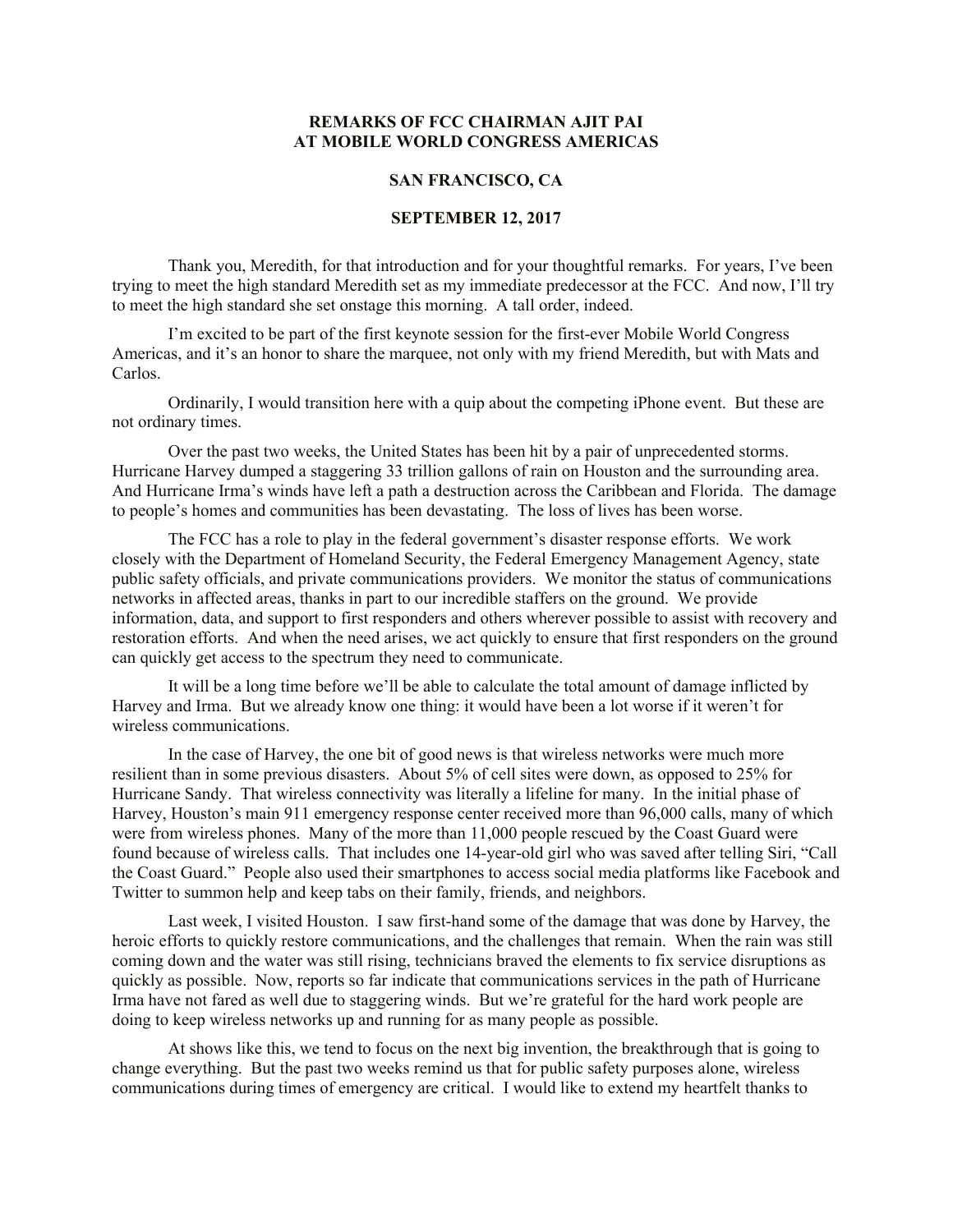everyone here whose company or organization has contributed to the recovery from these storms and to your industry as a whole for making us safer.

\* \* \*

One of the perks of speaking early during a conference is that you get to make the observations about timely subjects before anyone else. Of course, one can also set the bar low. We'll see how I do.

The iPhone 8 is being rolled out moments from now just a few miles from here. But to me, the more notable coincidence of timing and location is that it was 10 years ago, in this very building complex, that Steve Jobs debuted the very first iPhone.

It's become conventional wisdom that the iPhone changed everything. The fact that Apple's ad campaign was "This changes everything" might have had something to do with that. And there is no question that the iPhone was a watershed for wireless communications. But if you dig deeper, you see that the revolution that was launched in 2007 was about more than just one phone.

Yes, the iPhone leapfrogged everything on the market when it came to design and user interface. But it had two major shortcomings. First, it was really expensive. Second, and more important in my view, it didn't run on 3G networks. During the iPhone's legendary rollout, Steve Jobs said, "The killer app is making calls." In retrospect, the iPhone of 2007 seems to have been everywhere. But the reality is that the first edition sold 6.1 million in its first year. For context, in 2007, about that number of people purchased tickets in the United States to see the film "Because I Said So," starring Diane Keaton and Mandy Moore. (For the record, I bought neither.)

In many ways, the iPhone really became "The iPhone*"* in 2008. That's when it featured 3G connectivity. Only then could you get GPS and turn-by-turn navigation. Only then could you unleash the App Store. And sales more than tripled.

3G not only turbocharged the smartphone; it became the gateway to the Internet for hundreds of millions around the globe. Back in 2007, barely 1 billion people worldwide were online. Today, about half the world's population is connected—about 3.5 billion people—and 3G has been essential to expanding Internet access in the developing world.

So I think that the better way to think about the past decade is to say that both the iPhone and 3G changed everything. Innovation in devices combined with innovation in networks started the mobile revolution. They set off a chain reaction that has led to an enormous surge of consumer demand, network investment, and new products and services.

Today, we find ourselves nearing another possible hinge moment. We've seen remarkable progress, but it feels like we're still waiting for another huge breakthrough. Well, 5G could well be what we're waiting for. Going from 2G to 3G was the mobile equivalent of switching from dial-up to broadband. Similarly, the transition from 4G to 5G promises to be more than just incremental change we could see dramatic improvements in network speed, capacity, and responsiveness that will make the impossible possible. One analysis by CTIA suggests that 5G could create three million jobs and over \$500 billion in additional GDP growth over seven years in the United States.

Our challenge is to seize that opportunity. So: what's our plan?

Before talking about where we're going at the FCC, it's think it's useful to talk about where the U.S. mobile marketplace is—its strengths and weaknesses.

Just last week, the FCC circulated the  $20<sup>th</sup>$  Mobile Wireless Competition Report. Consistent with Congress's instructions, the report analyzes whether effective competition exists in the marketplace for mobile wireless services. In case you haven't read it yet, there's a lot of good news.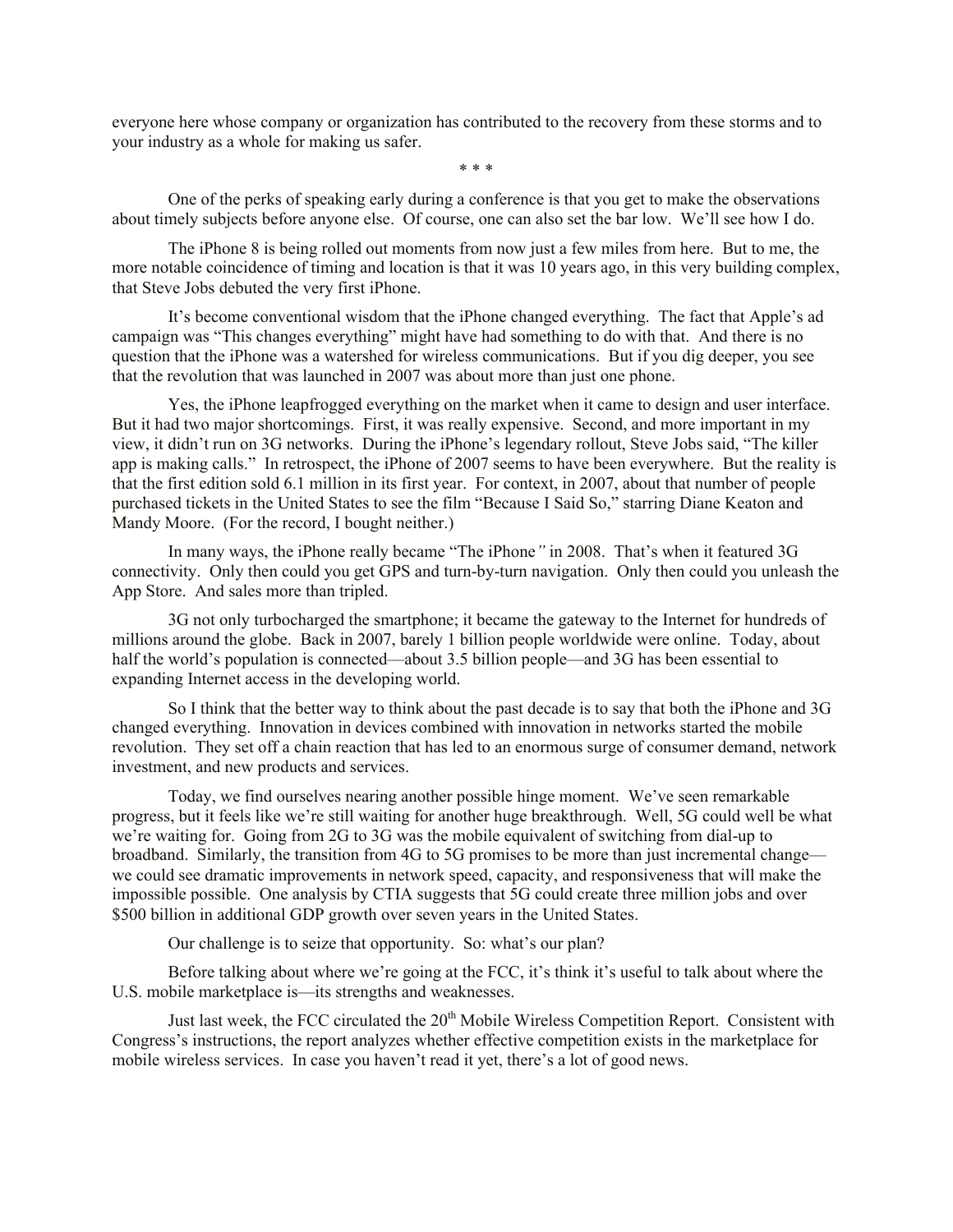For example, consumer demand continues to rise. Mobile subscriptions were up 5% last year to about 400 million, which puts the mobile penetration rate at 121%. That's right—there are now more mobile subscriptions in our country than people!

Roughly 80% of mobile subscribers use smartphones. The average subscriber uses 4 GB of data a month, up 34% from a year ago. And in the past year, U.S. consumers also benefitted from a dramatic expansion in options of nationwide wireless plans offering unlimited data.

Prices are falling, too: The cost per MB of data has dropped from \$1.37 in 2007 to less than half a cent in 2016. And wireless speeds are up. The mean LTE download speed increased over 60% in 2016, rising to 23.5 Mbps.

With data showing consumer choice, demand, and usage going up, service quality getting better, and prices going down, we have clear indicators that the marketplace is effectively competitive.

But that doesn't mean that there aren't challenges.

Wireless service in rural areas still lags the national averages. Only 55% of rural Americans can choose from four LTE providers. And about 3% of U.S. road miles and 20% of square miles have no coverage at all.

I personally experienced this last week while driving from Houston to Austin. The personal impact of the "no service" display in that case was trivial: I wasn't able to bid against my friends on Drew Brees as my quarterback in a fantasy football auction.

But the wireless aspect of the rural digital divide has serious costs for many people. I think of my visit to the Rosebud Sioux Reservation in South Dakota, where I heard the story of an elderly woman who was found dead in her home, clutching her cellphone. She was in distress and dialed 911 a total of 38 times, but the calls never went through. There just wasn't wireless coverage.

Bottom line: the mobile marketplace is healthy, but we've got work to do to close the digital divide and boost network investment, which go hand in hand. And we need to tackle these issues with an eye toward revving the virtuous cycle of faster, better networks that unleash new innovations that drive additional consumer demand.

The FCC has embraced these goals. Here's what we're doing, starting with the digital divide.

On the wireless side, the most significant step we've taken this year is aiming to bring mobile broadband to millions of Americans with what we call Mobility Fund Phase II. This is a \$4.53 billion fund that takes money previously used to subsidize areas that already have 4G LTE service and devotes it to bringing 4G LTE service to rural Americans who don't have it today. And we're spending that money over the next decade in an efficient, fiscally responsible way by using a competitive reverse auction to allocate these funds to private providers.

The program I've just described involves government funding. But private network investment is by far more substantial and important. That's why the most concerning emerging issue we are seeing is that investment in wireless networks was down significantly in 2016. According to the UBS Wireless 411 report, in fact, investment was down 9%, a huge drop outside of a recession. This is even more ominous as we move from 4G to 5G. Network architecture in the future will be much denser, with hundreds of thousands, if not millions, of closely packed small cells. And much more fiber will have to be installed for backhaul. These networks won't come cheap.

I believe that the FCC's most powerful tool for expanding digital opportunity is setting rules that maximize private investment in high-speed networks. For the plain reality is that the more difficult government makes the business case for deployment, the less likely it is that broadband providers, big and small, will invest the billions of dollars needed to connect consumers. Too often, unnecessary rules make it more expensive to construct these networks than it needs to be.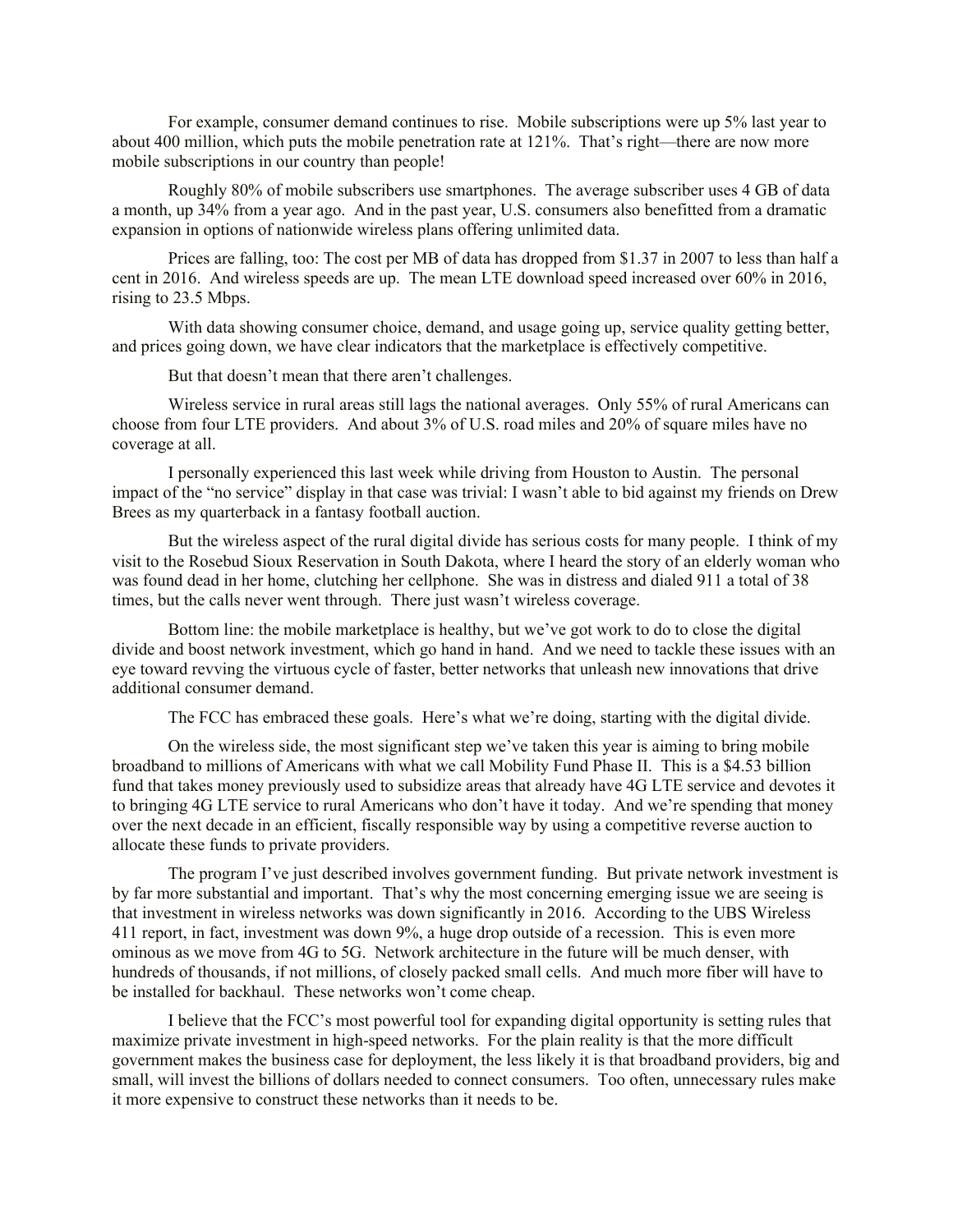I think you know where I'm going next. In our *Restoring Internet Freedom* proceeding, the FCC is currently examining whether we should change our Internet regulations in order to encourage greater deployment and investment and bring digital opportunity to more Americans. CTIA has weighed in to express your concerns that the current rules hinder network investment. We are analyzing these and other comments—and there's a lot of them—as we move toward a decision.

But it's important not to look at that proceeding in isolation. Instead, it is just one part of a comprehensive review of how to encourage the construction and expansion of next-generation networks.

We've heard loud and clear from you how state, local, and Tribal processes affect the speed and cost of infrastructure deployment. This past spring, we suggested ways to streamline those processes. We're also exploring pole attachment reforms to make it easier for broadband providers to attach the wires and wireless equipment necessary for next-generation networks.

Beyond these proposals, the FCC has also established a Broadband Deployment Advisory Committee. The members of the BDAC and its working groups are working hard to find deploymentfriendly reforms that can deliver better, faster, and cheaper networks to the American people. I'm looking forward to hearing their first set of recommendations this fall.

Of course, you can't talk about unlocking the possibilities of wireless without talking about unleashing spectrum.

One of the game-changers for 5G is that new technologies have made it possible to use millimeter-wave bands for broadband. But we know that opening up spectrum for 5G isn't just about millimeter-wave. We need to free up all kinds of spectrum—low-, mid-, and high-band—for both licensed and unlicensed use. Here's a sketch of where we are on each.

On low-band spectrum, we've completed the first-ever incentive auction. And we're well into granting wireless licenses in the 600 MHz band. In fact, approximately 90% of applications have already been granted. One major operator has already started deploying service in this band, with a path to 5G. But to fully repurpose this spectrum for wireless, the FCC and industry must work together to ensure a smooth post-auction transition.

That transition has begun, and we're currently reviewing the individual cost estimates eligible for reimbursement from the broadcaster relocation fund authorized by Congress. It appears from initial estimates that the \$1.75 billion fund won't cover eligible costs. Accordingly, Congress is examining ways to prevent stations from paying out of pocket while also ensuring that 600 MHz winners are able to use that spectrum promptly. I share these goals and remain committed to working with you, with broadcasters, and with Congress to achieve them.

Now, to mid-band spectrum. We adopted new sharing tools in the 3.5 GHz band to make 150 MHz of spectrum available for mobile broadband. This spectrum traditionally has been used for military radars and non-federal fixed satellite service. Commissioner O'Rielly is leading a review of our rules for that band to ensure they are designed to maximize investment. And one month ago, we began to evaluate spectrum bands between 3.7 and 24 GHz, with a focus on new licensed access to the C band and new unlicensed access in the upper 6 GHz band. We also want to know how existing rules can be modified to promote additional access to these "middle" bands.

We're moving on high-band spectrum, too. Last summer, our *Spectrum Frontiers Order* opened up nearly 11 GHz of spectrum in the bands above 24 GHz for mobile use. But it also left many questions unanswered. Here, we continue to move full speed ahead so that operators have a clear path to launching 5G and other innovative millimeter-wave services in the United States. That means continued pursuit of the three bands we identified in that order—28 GHz, 37 GHz, and 39 GHz. It also means opening up additional bands for flexible, commercial use. That's why, by the end of the year, I intend to present to my fellow Commissioners an order that would make available more high-band spectrum for commercial